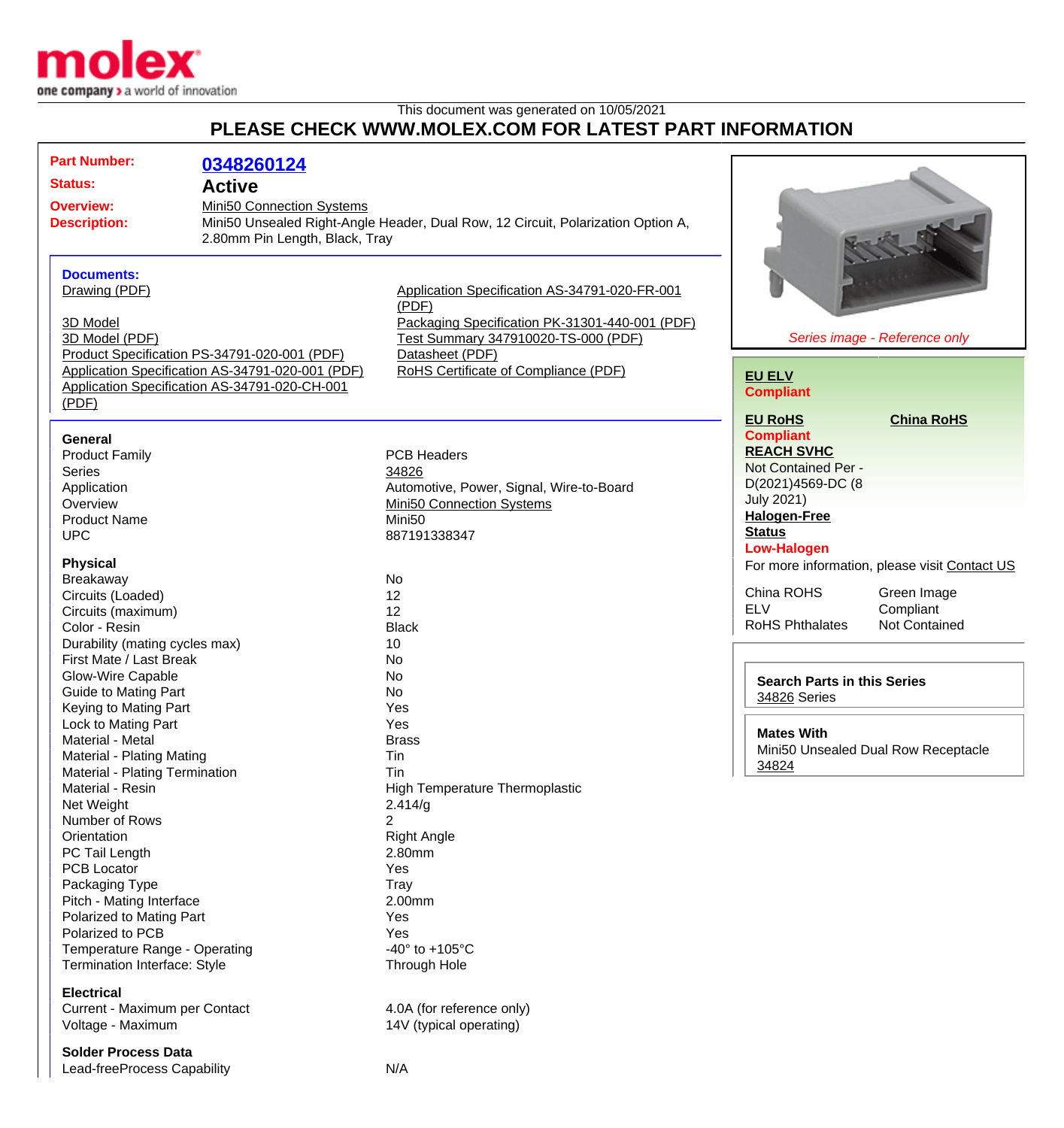## **Material Info**

**Reference - Drawing Numbers**

Packaging Specification **PK-31301-440-001** Product Specification<br>
Sales Drawing<br>
Sales Drawing<br>
PS-34826-001-001 Sales Drawing Sales Drawing SD-34826-001-001<br>Test Summary SD-34826-001-001

AS-34791-020-001, AS-34791-020-CH-001, AS-34791-020-FR-001 347910020-TS-000

## This document was generated on 10/05/2021 **PLEASE CHECK WWW.MOLEX.COM FOR LATEST PART INFORMATION**